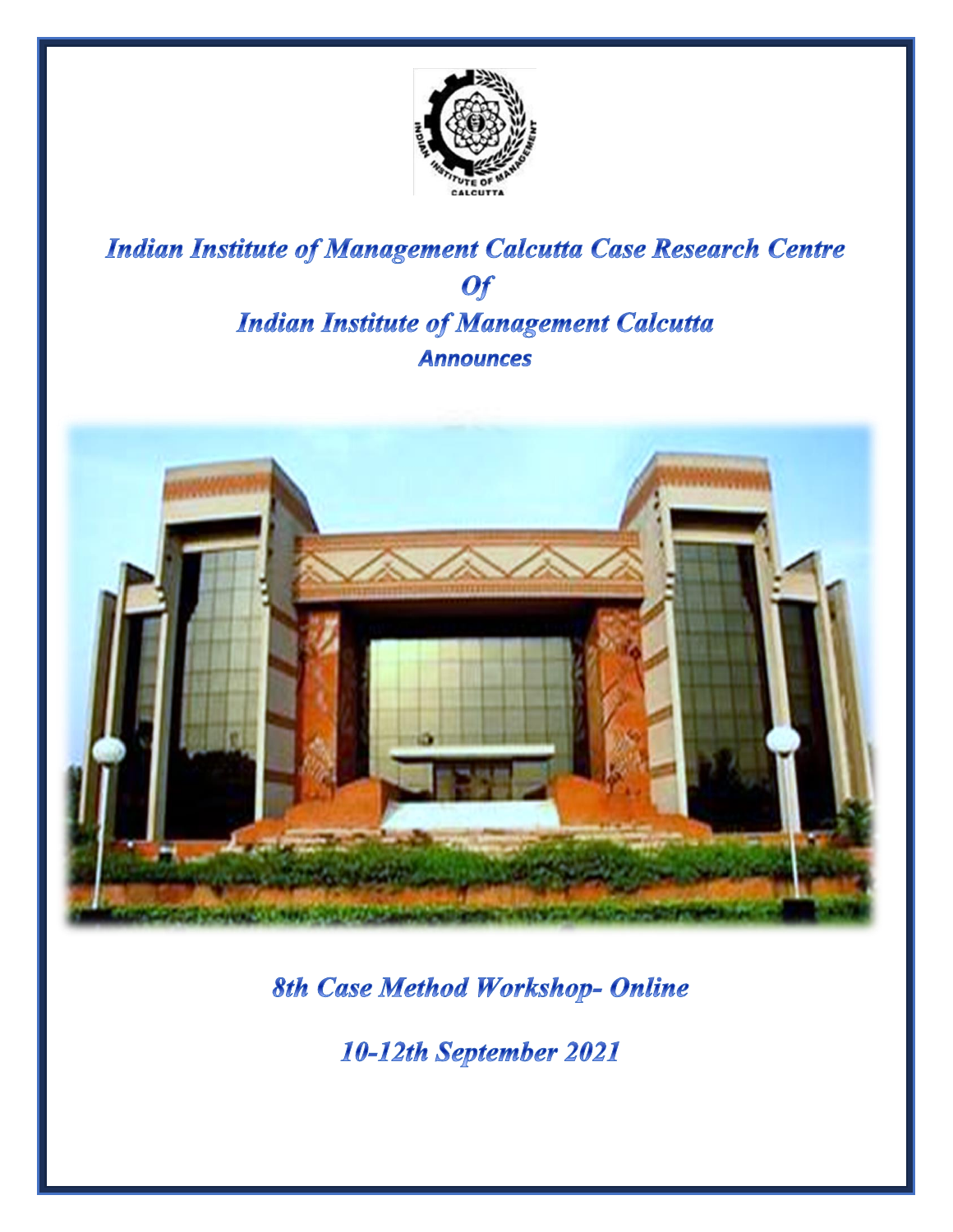Indian Institute of Management Calcutta Case Research Centre (IIMCCRC) of IIM Calcutta is glad to announce its 8th Case Method Workshop to be conducted during evenings, for three days.

**DATES OF WORKSHOP: 10th September (Friday) to 12th September 2021 (Sunday).**

**MODE OF DELIVERY:** Online (over zoom platform)

**LAST DATE FOR REGISTRATION:**  $5^{th}$  September 2021

## **BACKGROUND**

Case Method has been effectively used in developing problem-solving, analytical skills, and critical thinking abilities among the students. It immerses the students into real-life managerial decision-making scenarios rich with compelling situations, competing alternatives, conflicting goals, and challenges of incomplete information and time constraints. However, academicians and corporate trainers often grapple with finding a successful way of case-method teaching and writing their own successful cases.

#### **OBJECTIVE**

The primary objective of this workshop is to help the participants sharpen their case teaching skills. It also intends to equip the participants with tools for writing their own highly effective cases. The participants would also learn how the case method can be aligned with their academic research agenda. Last but not least, they will gain from experiential learning with hands-on experience on case-teaching and feedback from experienced faculty members. Moreover, the workshop allows the participants to interact and network with academics and practitioners from diverse fields of expertise and experience.

# **KEY TAKE AWAY OF THE WORKSHOP**

- Sharpening skills required to improve the learning process using case method teaching
- Understanding what works and what doesn't when case teaching is online
- Learning the craft of developing and writing highly effective cases
- Creating synergy between academic research, case teaching, developing own cases
- Introspection and reflections on challenges associated with the case method
- Certification of participation in the workshop
- Expansion of professional and personal network

#### **WHO CAN ATTEND?**

Faculty members, doctoral students, research scholars, and industry practitioners or corporate trainers

- with an inclination towards case-method teaching and writing
- working in different areas of business and management
- committed to improving their teaching and writing skills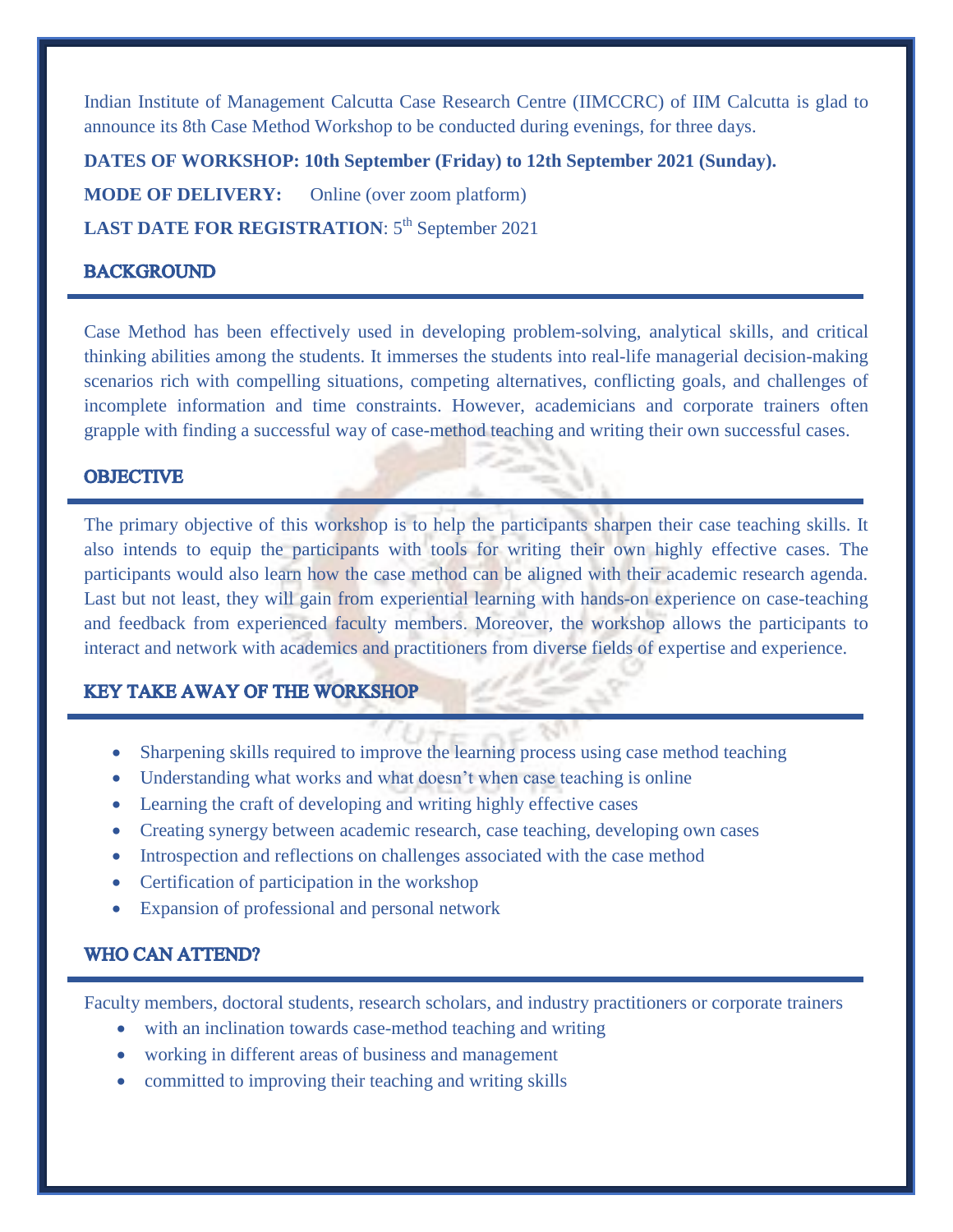## **FACULTY**

- Prof. VG Narayanan, Professor, Accounting and Management. Thomas D. Casserly, JR. Professor of Business Administration, Harvard Business School
- Prof. Nimruji Jammulamadaka, Professor, Organizational Behaviour, Indian Institute of Management Calcutta
- Prof. Ramendra Singh, Professor, Marketing, Indian Institute of Management Calcutta
- Prof. Anirvan Pant, Associate Professor of Strategic Management, Indian Institute of Management **Calcutta**

#### **REGISTRATION FEE**

- For Domestic Academic participants:  $\bar{\xi}$  10,000/- + applicable GST per person
- For Domestic Non-Academic participants:  $\bar{\tau}$  12,000/- + applicable GST per person
	-
- For Overseas Participants: \$200 per person

Deadline for payment of Registration fees: 5<sup>th</sup> September 2021

Fees are non-refundable unless the workshop is cancelled due to unavoidable situations.

## **ONLINE REGISTRATION LINK**

The participants can register by visiting this link below:

**[8th Case Method Workshop | IIM Calcutta](https://www.iimcal.ac.in/8th-case-method-workshop-0)**

As there are limited seats, selection to the workshop will be in the order of application received.

Participants will receive a Certification of Participation after completing the workshop.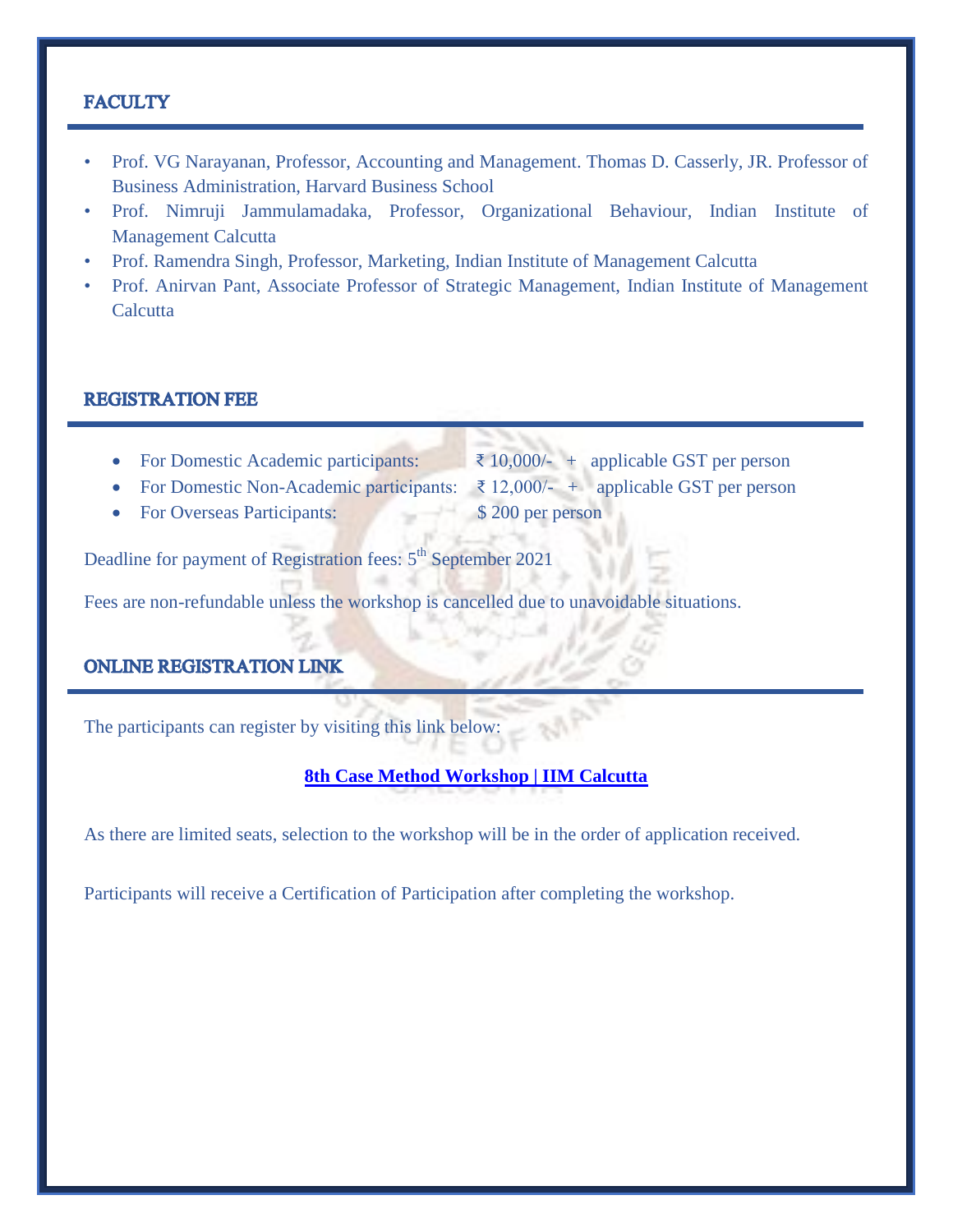# DETAILED SESSION PLAN

| No.                                                             | <b>Timing (IST)</b>  | <b>Topic</b>                                                                                                                                                                                              | <b>Faculty</b>                                                       |
|-----------------------------------------------------------------|----------------------|-----------------------------------------------------------------------------------------------------------------------------------------------------------------------------------------------------------|----------------------------------------------------------------------|
| DAY 1: Case Method Teaching: 10th September 2021, Friday        |                      |                                                                                                                                                                                                           |                                                                      |
|                                                                 | 5:15 to 5:30 pm      | <b>Inauguration and Welcome</b>                                                                                                                                                                           | Director, IIM Calcutta<br>Faculty Coordinator,<br><b>IIMCCRC</b>     |
| 1                                                               | $5:30 - 7:00$ pm     | Sharpening the skills of Case Method teaching                                                                                                                                                             | Prof. Anirvan Pant                                                   |
| 15 minutes Break                                                |                      |                                                                                                                                                                                                           |                                                                      |
| $\overline{2}$                                                  | 7:15 to 8:45 pm      | Teaching cases online                                                                                                                                                                                     | Prof. VG Narayanan                                                   |
|                                                                 |                      |                                                                                                                                                                                                           |                                                                      |
| DAY 2: Case Writing and Research: 11th September 2021, Saturday |                      |                                                                                                                                                                                                           |                                                                      |
| 3                                                               | $5:30 - 7:00$ pm     | Aligning Case Development with Academic research                                                                                                                                                          | Prof. Nimruji Prasad                                                 |
| 15 minutes Break                                                |                      |                                                                                                                                                                                                           |                                                                      |
| $\overline{4}$                                                  | 7:15 to 8:45 pm      | Learning the Craft of Case Writing                                                                                                                                                                        | Prof. VG Narayanan                                                   |
|                                                                 |                      |                                                                                                                                                                                                           |                                                                      |
| DAY 3: Experiential Learning: 12th September 2021, Sunday       |                      |                                                                                                                                                                                                           |                                                                      |
|                                                                 |                      | Hands-on learning experience on Case Method<br>Teaching: Feedback by an experienced case teacher                                                                                                          |                                                                      |
| 5                                                               | $4:30 - 6:00$ pm     | (The participants will be formed into six groups)<br>• 3 groups will teach * 15 mins = 45 mins<br>• 3 groups will present their observations $*$ 10 = 30<br>mins<br>• Faculty feedback: $5 *3 = 15$ mins) | Prof. Ramendra Singh                                                 |
|                                                                 | 15 minutes Break     |                                                                                                                                                                                                           |                                                                      |
| 6                                                               | $6:15 - 7:45$ pm     | Overcoming Challenges in case-method teaching,<br>writing and research: Reflections and Introspections                                                                                                    | Prof. Nimruji Prasad                                                 |
|                                                                 | 7:45 pm to $8:00$ pm | <b>Valedictory &amp; Closure</b>                                                                                                                                                                          | Prof. Arpita Ghosh,<br><b>Faculty Coordinator,</b><br><b>IIMCCRC</b> |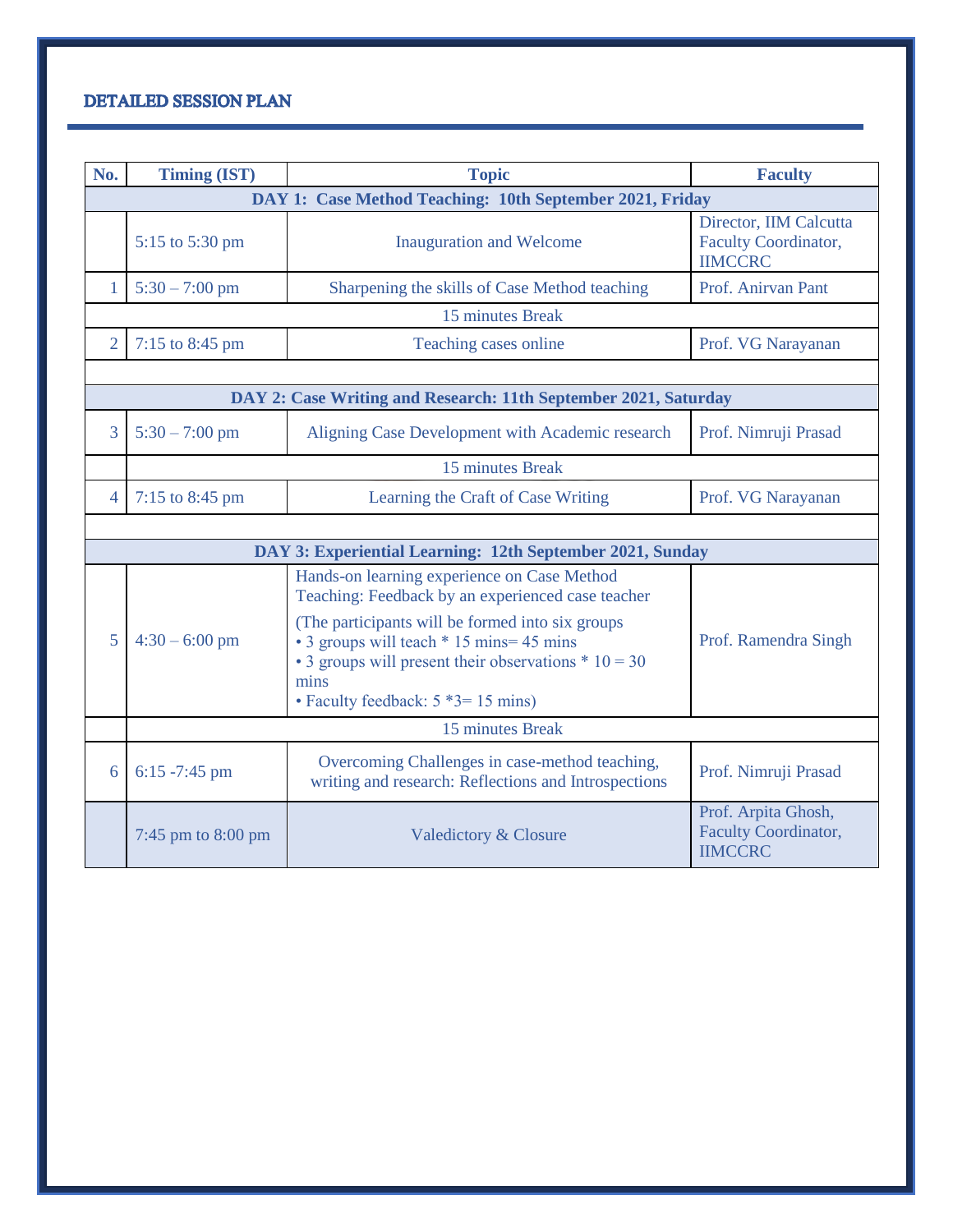### **FACULTY PROFILE:**

#### **Prof. V. G. Narayanan**



V.G. Narayanan is a Professor, Accounting and Management; Thomas D. Casserly, JR. Professor of Business Administration; Chair, MBA Elective Curriculum, Harvard Business School. His research interests are primarily in the field of management accounting, the key focus being on performance evaluation and incentives. He teaches financial and managerial accounting to MBA students, executives, and Harvard Extension School students and trains professors on teaching by the case method. He has authored an introductory textbook on financial accounting. He has written

several Harvard Business School Cases and teaching materials. His research articles are published in top journals like Journal of Accounting Research, Journal of Accounting & Economics, Review of Accounting Studies, Contemporary Accounting Research, Management Science and so on. He is also winner of the 2018 Journal of Management Accounting Research Best Paper Award and David Solomons Prize for Best Paper Published in Management Accounting Research in 2018.

#### **Prof. Nimruji Jammulamadaka**



Nimruji Jammulamadaka is a Professor in the Organization Behaviour Group at IIM Calcutta, India. Her research interests include organization design, corporate social responsibility, qualitative research methods, theories of Power, critical and postcolonial management studies, nonprofit and social sector. She is the author of Indian Business: Notions and Practices of Responsibility (Routledge, 2018) and editor of Governance, Resistance, and the Post-colonial State: Management and State Building (Routledge, 2017), Workers and Margins: Understanding Erasures and

Possibilities (with Gavin Jack, publisher Springer).

She is co-editing the books: Managing the Post-Colony: South Asia (with Shoaib Ul-Haq) and Postcolonialism and Storytelling (with Ozan Alakavuklar, Amon Barros and AnaMaria Peredo). She has coedited special issues of journals such as Decision and Organization. She is also an associate editor with Qualitative Research in Organization and Management.

#### **Prof. Ramendra Singh**



Ramendra Singh is Professor of Marketing at IIM Calcutta, India. He completed PhD from IIM Ahmedabad, MBA from XLRI Jamshedpur, and B.Tech from IIT-BHU. His research has been published in reputed international journals including, International Marketing Review, Marketing Theory, Industrial Marketing Management, Journal of Personal Selling & Sales Management, Journal of Business and Industrial Marketing, and Journal of Information Technology.

Ramendra has previously worked for several years in sales and marketing responsibilities in several multinational companies. He is on the boards of startup

firms. He has also authored a textbook on Sales and Distribution Management which has been widely adopted in MBA programs at various IIMs. He has conducted several training programs at senior level and middle level management for several organizations including Indian Oil, Oil India, TVS Motor, Amway, BPCL, John Deere, NTPC, India Post, IRTS among others.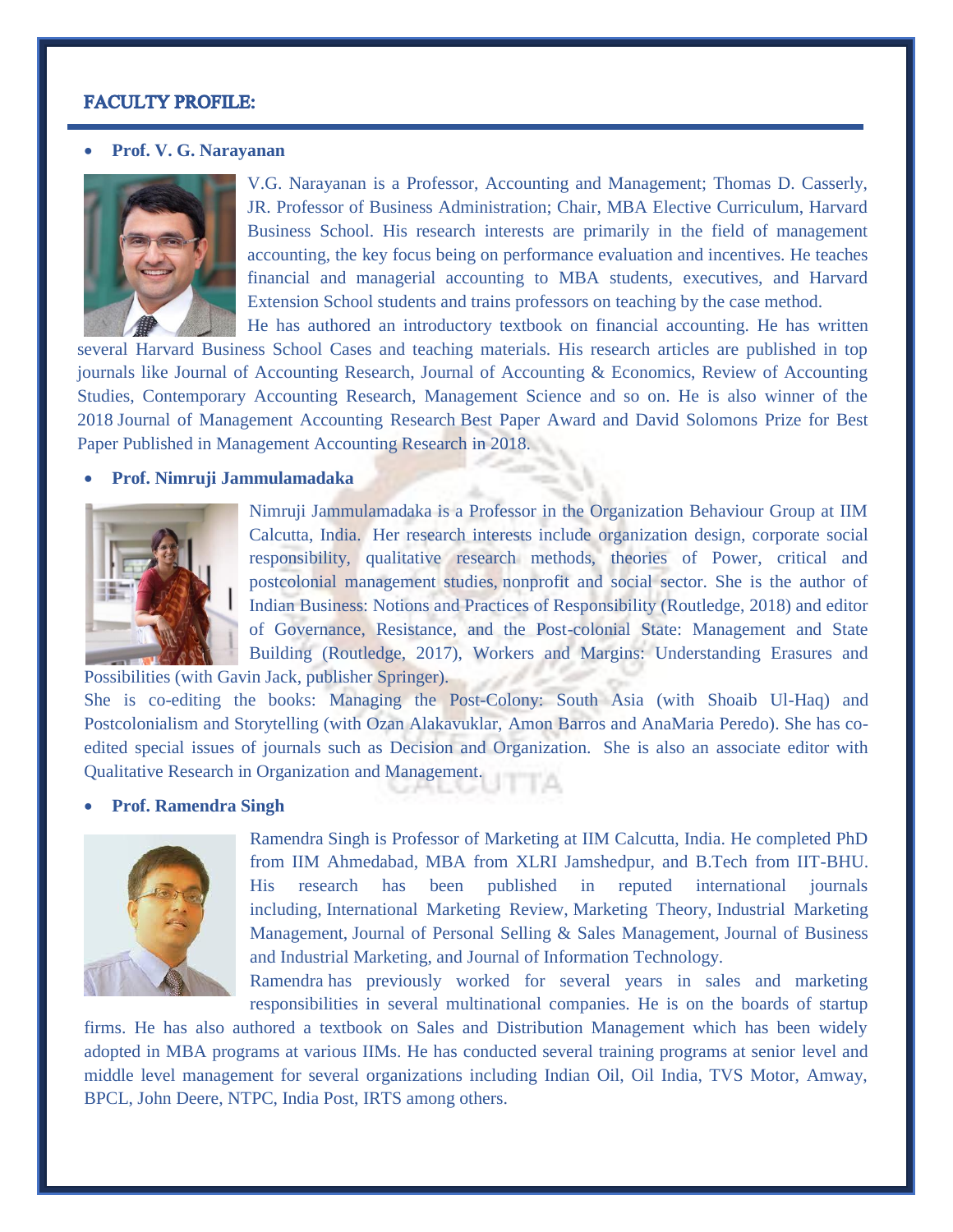#### **Prof. Anirvan Pant**

Anirvan Pant is an Associate Professor of Strategic Management at IIM Calcutta. In his research, he focuses on Indian firms and business leaders grappling with processes of strategic change and questions of strategic



leadership over time. In particular, he retains an interest in how firms adapt and respond to the changing demands made upon their business models, their identity, and their purpose by their stakeholders in an ever-evolving business environment. Anirvan's work has been published in leading scholarly and practitioner journals, including, the Harvard Business Review, Journal of International Business Studies, Global Strategy Journal, and the Journal of Product Innovation Management, and has been cited in the Economist. He was awarded a doctorate in Corporate Strategy and Policy by IIM Bangalore in 2010. Earlier, he received the master's degree in

Economics from University of Lucknow. Anirvan was a finalist for the Gunnar Hedlund Award 2010/2011 for the best dissertation in the field of international business. He has received the FDC Best Paper in Strategy/IB Theory Award 2011 from the International Management Division of the Academy of Management.

## **ABOUT THE ORGANIZER**

The IIMC Case Research Centre (IIMCCRC) was set up in 2012 as one of the distinct centers of excellence of IIM Calcutta. The idea was to create a world-class repository of cases and teaching notes that can be used by its faculty members and academicians at other business schools in India & worldwide. The primary objective was to meet the growing demand for India-focused high-quality cases among academicians and practitioners. It also had a mission to:

- $\checkmark$  Champion the cause of case-based learning in Business Schools in India
- $\checkmark$  Provide resources and create opportunities for new and existing faculty members who are interested in developing case studies
- $\checkmark$  Establish a strong communication channel between the academic community of IIMC and the Indian business community and create an environment for mutual learning.

With its *constant and active engagement in developing cases* based on key industry challenges and success stories in Indian companies, it is proud to have successfully reached a *rich collection of more than 100 teaching cases* today. These cases span multiple management disciplines such as Strategy, Entrepreneurship, Finance and Accounting, Marketing, Supply chain management, Organizational Behavior, and Information Technology & Analytics. These cases are authored/co-authored by faculty members of the institute.

The center has been active in conducting case method workshops focusing on case writing and teaching with eminent global experts as speakers. These are well attended by academics and corporate professionals from India and abroad.